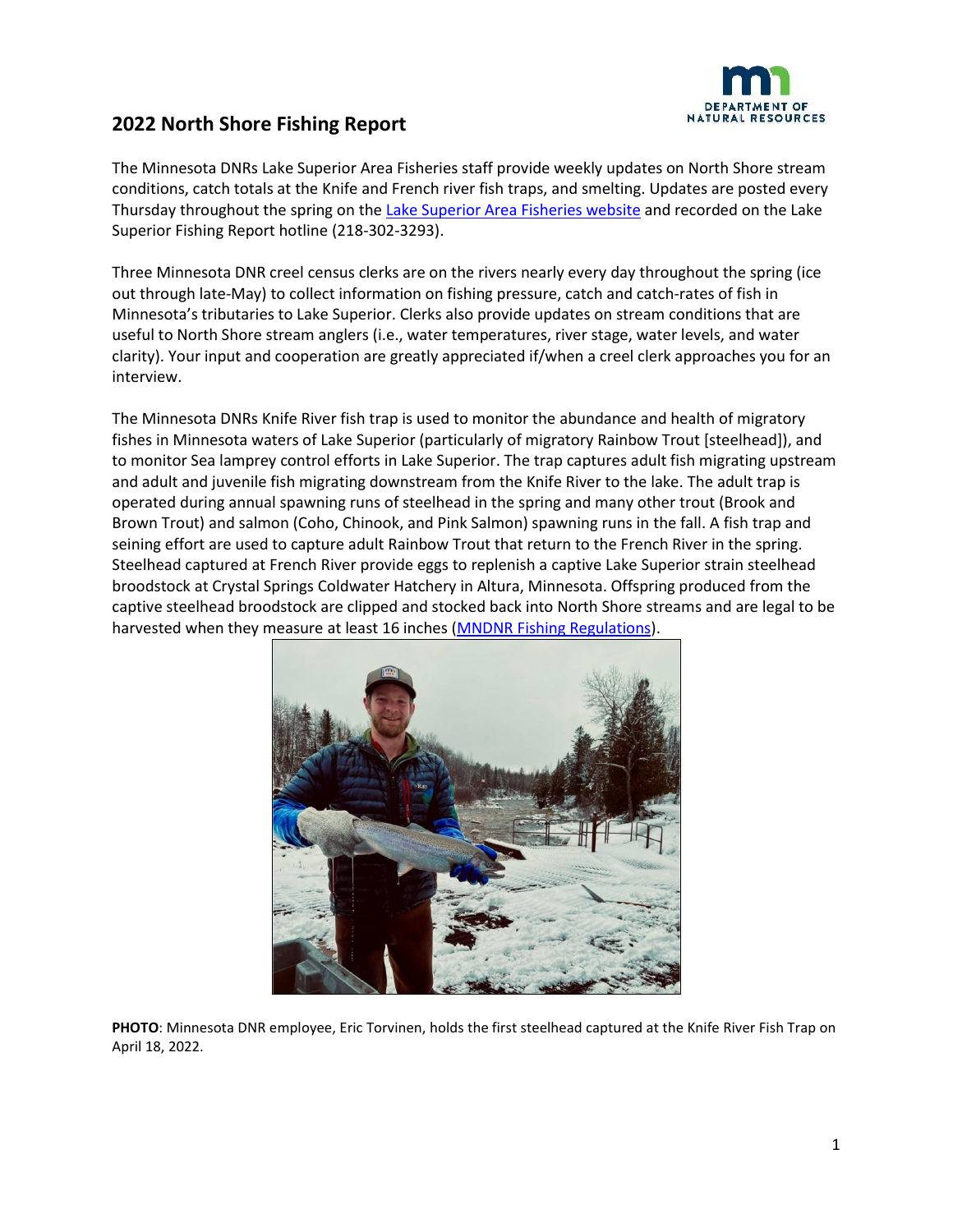

| <b>North Shore Stream Conditions</b> |                                                                                                                                     | Week of: May 20-23, 2022 |                         |                                                           | <b>Current Stream Conditions (May 23)</b> |             |                        |  |
|--------------------------------------|-------------------------------------------------------------------------------------------------------------------------------------|--------------------------|-------------------------|-----------------------------------------------------------|-------------------------------------------|-------------|------------------------|--|
| <b>Shore Zone</b>                    | <b>Creel Station</b>                                                                                                                | Temp. $(\mathbf{P}F)$    | Temp. $({}^{\bullet}F)$ | Avg. Water Min. Water Max. Water<br>Temp. $(\mathbf{P}F)$ | <b>River Stage</b>                        | Water Level | <b>Water Clarity</b>   |  |
| Lower Shore                          | <b>Lester River</b>                                                                                                                 | 52                       | 54                      | 48                                                        | Receding                                  | Average     | Clear                  |  |
|                                      | McOuade/Talmadge River                                                                                                              | 50                       | 52                      | 48                                                        | Receding                                  | Average     | Clear                  |  |
|                                      | French River                                                                                                                        | 50                       | 51                      | 49                                                        | Receding                                  | Average     | Clear                  |  |
|                                      | <b>Sucker River</b>                                                                                                                 | 50                       | 51                      | 50                                                        | Receding                                  | Average     | Clear                  |  |
|                                      | Knife River                                                                                                                         | 51                       | 53                      | 48                                                        | Receding                                  | Average     | Clear                  |  |
| Middle Shore                         | <b>Stewart River</b>                                                                                                                | 47                       | 49                      | 46                                                        | Stable                                    | Average     | <b>Slightly Turbid</b> |  |
|                                      | <b>Silver Creek</b>                                                                                                                 | 50                       | 50                      | 49                                                        | Stable                                    | Average     | <b>Slightly Turbid</b> |  |
|                                      | Gooseberry River                                                                                                                    | 51                       | 51                      | 51                                                        | Stable-Receding                           | Average     | <b>Slightly Turbid</b> |  |
|                                      | Split Rock River                                                                                                                    | 47                       | 47                      | 47                                                        | Falling                                   | Average     | Slightly Turbid        |  |
|                                      | <b>Beaver River</b>                                                                                                                 | 51                       | 51                      | 51                                                        | Stable-Falling                            | Average     | Clear                  |  |
|                                      | <b>Baptism River</b>                                                                                                                | 50                       | 50                      | 50                                                        | Stable-Falling                            | Average     | Clear                  |  |
| <b>Upper Shore</b>                   | Cross River                                                                                                                         | 44                       | 45                      | 42                                                        | Receding                                  | High        | Clear                  |  |
|                                      | Temperance River                                                                                                                    | 46                       | 48                      | 42                                                        | Receding                                  | High        | <b>Slightly Turbid</b> |  |
|                                      | Poplar River                                                                                                                        | 46                       | 49                      | 44                                                        | Receding                                  | High        | Turbid                 |  |
|                                      | Cascade River                                                                                                                       | 47                       | 48                      | 46                                                        | Receding                                  | High        | <b>Slightly Turbid</b> |  |
|                                      | Devil Track River                                                                                                                   | 44                       | 45                      | 42                                                        | Receding                                  | High        | <b>Slightly Turbid</b> |  |
|                                      | Kadunce River                                                                                                                       | 43                       | 45                      | 41                                                        | Receding                                  | Average     | Slightly Turbid        |  |
|                                      | <b>Brule River</b><br>A 200 TO 20 PUT PRILLE TREE LORE CONTRACTOR AGO PUT CUR ALCOHOL CREST TREE LORG WILL BE BOODED ON SULPAN IN A | 47                       | 48                      | 45                                                        | Receding                                  | High        | <b>Slightly Turbid</b> |  |

\*\*THIS IS THE FINAL UPDATE FOR SPRING 2022. THE SUMMER CREEL UPDATES WILL BE POSTED ON THURSDAY AFTER MEMORIAL DAY WEEKEND.

#### **Lower Shore Creel Report: Andrew Larson**

A bit of rain added some color and water to the rivers early in the week, and daily and overnight temps kept water temps around 50°, keeping fish in the rivers and perhaps bringing in a couple fresh fish. Fishing pressure and success were low in general, except for increased pressure on one or two rivers. STT were visible on redds in most rivers most days. I didn't notice any STT leaping falls this week-many are likely upstream and actively spawning or have returned to the lake.

#### **Upper Shore Creel Report: Phil Kunze**

Upper shore rivers have improved after the heavy rain and snowmelt last week caused much damage and widespread changes to rivers, banks, and low-lying trails. Flows have receded but are still quite high and formidable for anglers. Wading in any of the larger rivers remains treacherous with eroded banks and newly created deep water and continued strong flows. River water temps have remained cold with cold overnight temperatures and remained in the low to mid forty-degree range. Anglers reported best success for steelhead in smaller tributaries. Large rivers should be good during the next few weeks as flows continue to recede, and steelhead continue to return to spawn. Anglers have observed fresh steelhead in many rivers, and some that appear beat up suggesting that some fish remained close in the heavy flooding flows last week. Angler pressure was consistently light during this reporting period, but some anglers are coming out for a first look after the flooding. No reports of lake trout being caught in river mouths and very few reports of brook trout being caught.

#### **Smelt Report Update: Smelt season is over for 2022**

Please be aware of the high levels of PFOS (perfluorooctane sulfonate) discovered in Rainbow smelt in Lake Superior and understand the potential risks associated with the ne[w Rainbow Smelt consumption advisory.](https://dnr.wisconsin.gov/newsroom/release/40496) More information about smelt is provided in the **Smelt on the North Shore fact sheet** on the MN DNR Lake Superior Area Fisheries office website.

|             | <b>Knife River Trap</b> |                           | <b>French River Trap (now closed for 2022)</b> |                                |                           |  |
|-------------|-------------------------|---------------------------|------------------------------------------------|--------------------------------|---------------------------|--|
| Open Date:  | April 11, 2022          |                           |                                                | April 18, 2022                 |                           |  |
| Close Date: | <b>TBD</b>              |                           | May 20, 2022                                   |                                |                           |  |
|             |                         | Adipose clipped (stocked) | <b>Brook</b>                                   |                                | Adipose clipped (stocked) |  |
| Month       | Unclipped Rainbow Trout | Rainbow Trout             | Trout                                          | <b>Unclipped Rainbow Trout</b> | <b>Rainbow Trout</b>      |  |
| April       | 20                      |                           |                                                |                                |                           |  |
| May         | 293                     | 10                        |                                                | 33                             |                           |  |
| Total       | 313                     |                           |                                                | 33                             |                           |  |

#### **Trap Catch Update (as of May 31, 2022)**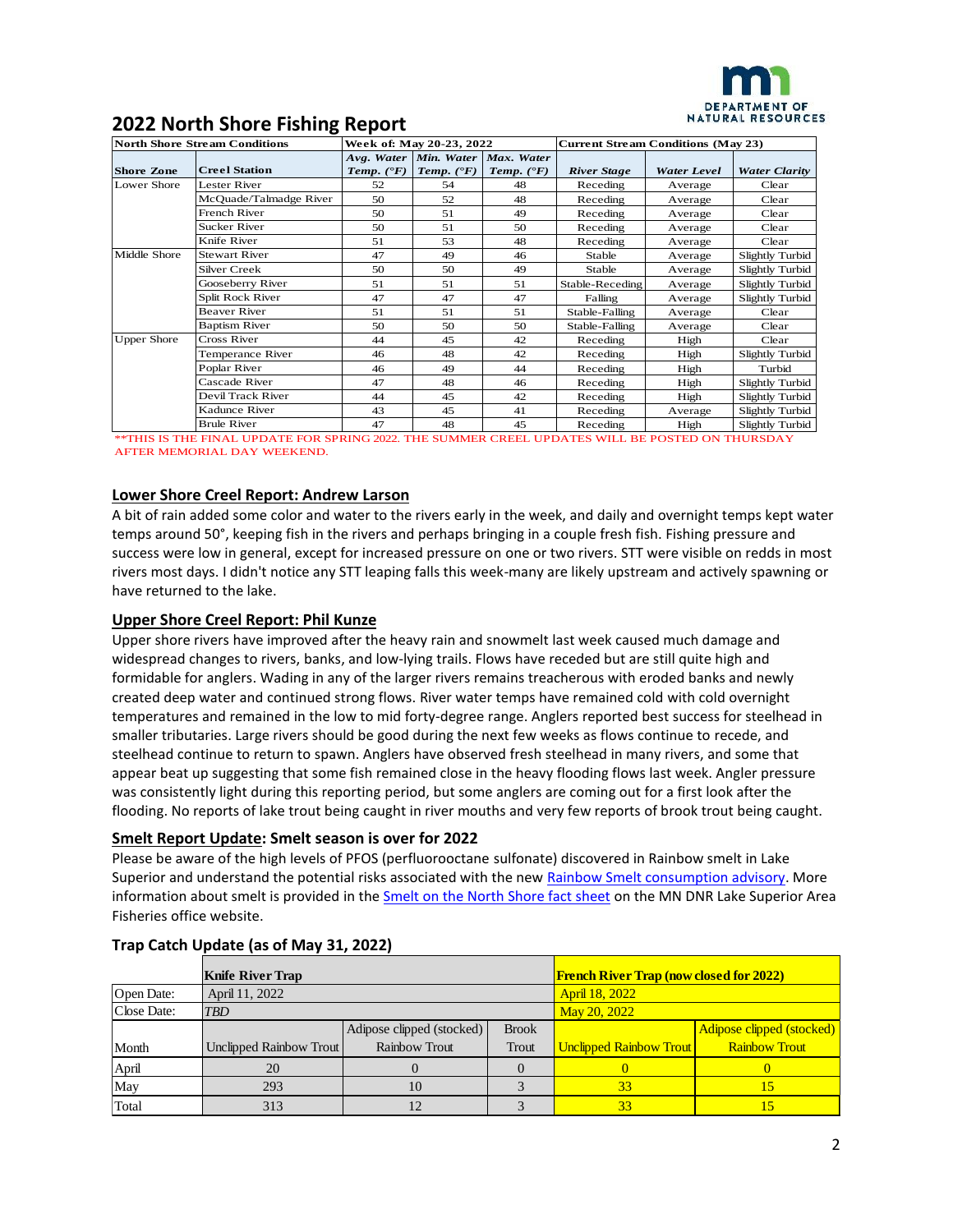

| <b>North Shore Stream Conditions</b> |                        | <b>Week of: April 29-May 5, 2022</b> |                                   |                          | <b>Current Stream Conditions (May 5)</b> |                    |                      |
|--------------------------------------|------------------------|--------------------------------------|-----------------------------------|--------------------------|------------------------------------------|--------------------|----------------------|
| <b>Shore Zone</b>                    | <b>River</b>           | Avg. Water<br>Temp. $(^{\circ}F)$    | Min. Water<br>Temp. $(^{\circ}F)$ | Max. Water<br>Temp. (°F) | <b>River Stage</b>                       | <b>Water Level</b> | <b>Water Clarity</b> |
| Lower Shore                          | Lester River           | 38.1                                 | 34.8                              | 45.1                     | Stable                                   | Average            | Clear                |
|                                      | McQuade/Talmadge River | 37.3                                 | 32.0                              | 45.0                     | Stable/Falling                           | Average            | Slightly Tubid       |
|                                      | French River           | 37.1                                 | 32.1                              | 44.8                     | Stable/Falling                           | Average            | Slightly Tubid       |
|                                      | Sucker River           | 36.5                                 | 32.6                              | 41.8                     | Stable/Falling                           | Average            | Slightly Tubid       |
|                                      | Knife River            | 37.6                                 | 34.9                              | 42.2                     | Stable/Falling                           | Average            | Slightly Tubid       |
| Middle Shore                         | <b>Stewart River</b>   | 33.6                                 | 33.0                              | 35.4                     | Stable/Falling Average-High              |                    | Slightly Turbid      |
|                                      | Silver Creek           | 35.3                                 | 33.2                              | 41.0                     | Stable/Falling Average-High              |                    | Slightly Turbid      |
|                                      | Gooseberry River       | 34.9                                 | 32.9                              | 40.9                     | Stable                                   | High               | Slightly Turbid      |
|                                      | Split Rock River       | 35.7                                 | 32.5                              | 41.8                     | Stable/Falling Average-High              |                    | Slightly Turbid      |
|                                      | Beaver River           | 34.6                                 | 32.6                              | 36.3                     | Stable                                   | High               | Slightly Turbid      |
|                                      | Baptism River          | 34.3                                 | 32.9                              | 37.0                     | Stable                                   | High               | Slightly Turbid      |
| <b>Upper Shore</b>                   | Cross River            | 34.1                                 | 33.5                              | 34.8                     | Stable                                   | High               | Slightly Turbid      |
|                                      | Temperance River       | 33.5                                 | 33.1                              | 33.8                     | Stable                                   | High               | Slightly Turbid      |
|                                      | Poplar River           | 34.3                                 | 34.1                              | 34.4                     | Stable                                   | High               | Slightly Turbid      |
|                                      | Cascade River          | 33.7                                 | 33.5                              | 33.9                     | Stable                                   | High               | Slightly Turbid      |
|                                      | Devil Track River      | 33.9                                 | 33.5                              | 34.1                     | Stable                                   | High               | Slightly Turbid      |
|                                      | Kadunce River          | 33.8                                 | 33.1                              | 34.6                     | Stable                                   | High               | Slightly Turbid      |
|                                      | <b>Brule River</b>     | 34.1                                 | 33.8                              | 34.5                     | Stable                                   | High               | Slightly Turbid      |

#### **Lower Shore Creel Report: Andrew Larson**

Heavy rain last weekend greatly raised river levels and melted a lot of snow, which allowed river temps to reach 45°F by 5/3/22 after a few days of warm sunny weather. Overall, we saw moderate fishing pressure or and variable but relatively low catches of steelhead this report period. Angling activity and catch rates should improve in the next few days with plenty of water and rivers reaching mid- to upper-40s. Smelt are being caught along Park Point and at some Lower Shore rivers. I had one recent report of smelt observed in the Beaver River near Beaver Bay.

#### **Upper Shore Creel Report: Phil Kunze**

We had well over one inch of rain over the last week and it dramatically raised upper shore rivers. Lots of snow persists inland and has contributed to strong flows and cold water. Temperatures that have not yet reached past the mid thirty-degree range. Large rivers have been high with much ice, debris and turbid water. Smaller tributaries were more manageable for anglers and anglers reported some success. With very cold water persisting, I have not yet received angler reports of suckers, few brook trout, and no reports of smelting activity yet. Angler pressure was mostly light during this past week.

#### **Smelt Report:** *ARE THE SMELT RUNNING YET? YES!*

\*\*Please be aware of the high levels of PFOS (perfluorooctane sulfonate) discovered in Rainbow smelt in Lake Superior and understand the potential risks associated with the ne[w Rainbow Smelt consumption advisory.](https://dnr.wisconsin.gov/newsroom/release/40496)

Smelt are being caught at Park Point and Lester River but catches have been relatively low and variable. River temperatures are ideal for smelting, but temperatures at Park Point have been a bit colder in the mid- to upper 30 degree range. Smelt can be caught now and catches will likely improve over the next week. More information about smelt is provided on th[e Smelt on the North Shore fact sheet](http://www.dnr.state.mn.us/areas/fisheries/lakesuperior/smelt.html) on the MN DNR Lake Superior Area Fisheries office website.

#### **Trap Catch Update (as of May 6, 2022)**

| Knife River Adult Trap                       | <b>French River Adult Trap</b> |                         |  |
|----------------------------------------------|--------------------------------|-------------------------|--|
| *Opened April 11, 2022.                      |                                | *Opened April 11, 2022. |  |
| Unclipped (wild-produced) Rainbow Trout: 156 |                                |                         |  |
| Clipped (stocked) Rainbow Trout:             |                                | 10                      |  |
| Brook Trout:                                 |                                |                         |  |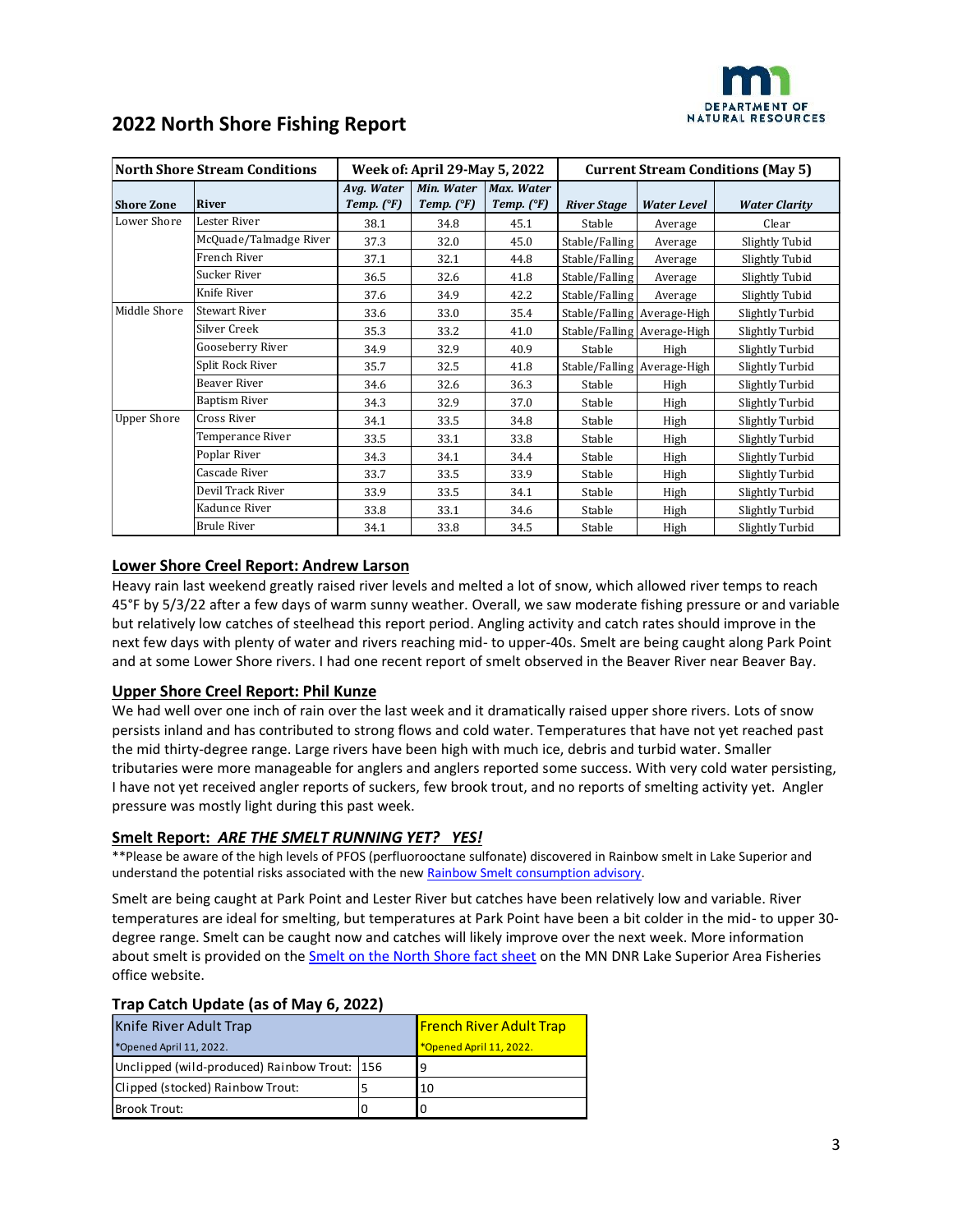

| <b>2022 North Shore Fishing Report</b> |  |  |
|----------------------------------------|--|--|
|----------------------------------------|--|--|

| <b>North Shore Stream Conditions</b> |                        |                                   | Week of: April 22-28, 2022        |                                   |                    | <b>Current Stream Conditions</b> |                        |  |  |
|--------------------------------------|------------------------|-----------------------------------|-----------------------------------|-----------------------------------|--------------------|----------------------------------|------------------------|--|--|
| <b>Shore Zone</b>                    | <b>River</b>           | Avg. Water<br>Temp. $(^{\circ}F)$ | Min. Water<br>Temp. $(^{\circ}F)$ | Max. Water<br>Temp. $(^{\circ}F)$ | <b>River Stage</b> | <b>Water Level</b>               | <b>Water Clarity</b>   |  |  |
| Lower Shore                          | Lester River           | 35.5                              | 33.8                              | 37.9                              | Stable/Falling     | Average                          | Slightly Turbid        |  |  |
|                                      | McQuade/Talmadge River | 34.8                              | 33.7                              | 36.5                              | Stable/Falling     | Average                          | Slightly Tubid         |  |  |
|                                      | French River           | 35.4                              | 34.1                              | 37.6                              | Stable/Falling     | Average                          | Slightly Tubid         |  |  |
|                                      | Sucker River           | 34.9                              | 33.3                              | 36.9                              | Stable/Falling     | Average                          | Slightly Tubid         |  |  |
|                                      | Knife River            | 34.7                              | 32.5                              | 39.0                              | Stable/Falling     | Average                          | Slightly Tubid         |  |  |
| Middle Shore                         | <b>Stewart River</b>   | 33.1                              | 32.8                              | 33.3                              | Stable/Falling     | Average                          | Slightly Turbid/Turbid |  |  |
|                                      | Silver Creek           | 32.8                              | 32.5                              | 33.4                              | Stable/Falling     | Average                          | Slightly Turbid/Turbid |  |  |
|                                      | Gooseberry River       | 33.3                              | 32.6                              | 34.2                              | Stable/Falling     | Average                          | Slightly Turbid/Turbid |  |  |
|                                      | Split Rock River       | 32.9                              | 32.3                              | 34.1                              | Stable/Falling     | Average                          | Slightly Turbid/Turbid |  |  |
|                                      | Beaver River           | 33.0                              | 32.6                              | 33.2                              | Stable/Falling     | Average                          | Slightly Turbid/Turbid |  |  |
|                                      | Baptism River          | 33.5                              | 32.6                              | 34.6                              | Stable/Falling     | Average                          | Slightly Turbid/Turbid |  |  |
| <b>Upper Shore</b>                   | <b>Cross River</b>     | 33.0                              | 33.0                              | 33.0                              | Stable/Falling     | Normal                           | Slightly Turbid        |  |  |
|                                      | Temperance River       | 33.0                              | 33.0                              | 33.0                              |                    | Stable/Falling Normal/High       | Slightly Turbid        |  |  |
|                                      | Poplar River           | 33.0                              | 33.0                              | 33.0                              | Stable             | Normal                           | Slightly Turbid        |  |  |
|                                      | Cascade River          | 33.0                              | 33.0                              | 33.0                              | Stable             | Normal                           | Slightly Turbid        |  |  |
|                                      | Devil Track River      | 32.7                              | 32.0                              | 33.0                              | Stable             | Normal/High                      | Slightly Turbid        |  |  |
|                                      | Kadunce River          | 32.8                              | 32.0                              | 33.0                              | Stable/Falling     | Normal                           | Slightly Turbid        |  |  |
|                                      | <b>Brule River</b>     | 33.0                              | 33.0                              | 33.0                              | Stable             | Normal/High                      | Slightly Turbid        |  |  |

#### **Lower Shore Creel Report: Andrew Larson**

Knife River water temp hit 39°F on 4/27! Strong NE winds on several days reduced shore-fishing opportunities. Heavy rain over the weekend and melting snow had rivers running high, dirty, and cold for a few days, but flows returned to more normal levels and the water cleared up some by 4/27. Not many fish caught, as well as relatively low fishing pressure. Most steelhead have been dark in color, with some brighter fish reported on 4/27. Smelt are staging in close off river mouths and in harbors (the birds were coming up with smelt on 4/27).

#### **Upper Shore Creel Report: Phil Kunze**

Upper shore rivers rose sharply with recent rainfall this week but have since been dropping off and clearing up following cold nighttime temperatures that slowed the snowmelt. With very much snow yet to melt inland, water temps have remained cold, and averages have been holding in the low thirty degree range with no readings yet exceeding 35°F. Anglers have reported fair to good fishing for steelhead in most rivers. Flows are very good and most of the ice was lost following rising water levels and fresh rain this past week. Angler pressure has been light.

#### **Smelt Report:** *ARE THE SMELT RUNNING YET? NO…ALMOST…*

\*\*Please be aware of the high levels of PFOS (perfluorooctane sulfonate) discovered in Rainbow smelt in Lake Superior and understand the potential risks associated with the ne[w Rainbow Smelt consumption advisory.](https://dnr.wisconsin.gov/newsroom/release/40496)

Smelt were present in McQuade Harbor and a creel clerk observed them being eaten by migrating Loons. A few reports of smelting activity can be found in online forums, but success rates were low. The extended forecast calls for continued cold conditions for one more week and rain. I would expect smelt are staging near rivers and will be catchable within a week or two. More information about smelt is provided on th[e Smelt on the North Shore fact](http://www.dnr.state.mn.us/areas/fisheries/lakesuperior/smelt.html)  [sheet](http://www.dnr.state.mn.us/areas/fisheries/lakesuperior/smelt.html) on the MN DNR Lake Superior Area Fisheries office website.

#### **Knife River Adult Trap Catch Totals (as of April 28)**

| Unclipped (wild-produced) Rainbow Trout: 11 |  |
|---------------------------------------------|--|
| Clipped (stocked) Rainbow Trout:            |  |
| Brook Trout:                                |  |

**\*\*French River Adult Trap Totals (Opening date TBD)**